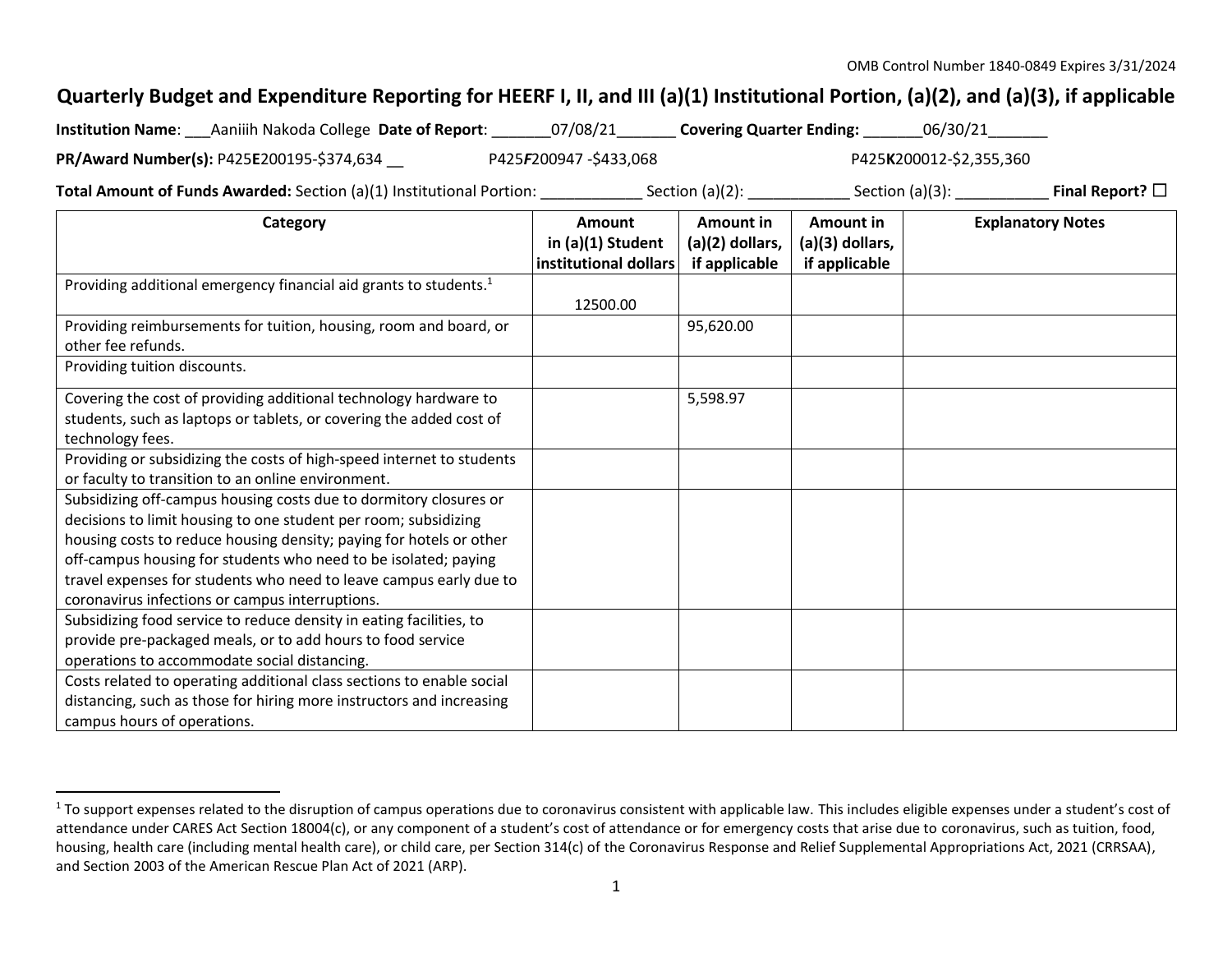OMB Control Number 1840-0849 Expires 3/31/2024

| Category                                                                                                                                                                                                                                                                                                                                   | Amount<br>in (a)(1) Student<br>institutional dollars | Amount in<br>$(a)(2)$ dollars,<br>if applicable | Amount in<br>(a)(3) dollars,<br>if applicable | <b>Explanatory Notes</b> |
|--------------------------------------------------------------------------------------------------------------------------------------------------------------------------------------------------------------------------------------------------------------------------------------------------------------------------------------------|------------------------------------------------------|-------------------------------------------------|-----------------------------------------------|--------------------------|
| Campus safety and operations. <sup>2</sup>                                                                                                                                                                                                                                                                                                 |                                                      |                                                 |                                               |                          |
| Purchasing, leasing, or renting additional instructional equipment<br>and supplies (such as laboratory equipment or computers) to reduce<br>the number of students sharing equipment or supplies during a class<br>period and to provide time for disinfection between uses.<br>Replacing lost revenue from academic sources. <sup>3</sup> |                                                      |                                                 |                                               |                          |
|                                                                                                                                                                                                                                                                                                                                            |                                                      |                                                 |                                               |                          |
| Replacing lost revenue from auxiliary services sources (i.e., cancelled<br>ancillary events; disruption of food service, dorms, childcare, or<br>other facilities; cancellation of use of campus venues by other<br>organizations, lost parking revenue, etc.). <sup>3</sup>                                                               |                                                      |                                                 |                                               |                          |
| Purchasing faculty and staff training in online instruction; or paying<br>additional funds to staff who are providing training in addition to<br>their regular job responsibilities.                                                                                                                                                       |                                                      | 5,000.00                                        |                                               |                          |
| Purchasing, leasing, or renting additional equipment or software to<br>enable distance learning, or upgrading campus wi-fi access or<br>extending open networks to parking lots or public spaces, etc.                                                                                                                                     |                                                      |                                                 |                                               |                          |
| Other Uses of (a)(1) Institutional Portion funds. <sup>4</sup>                                                                                                                                                                                                                                                                             |                                                      |                                                 |                                               |                          |
| Other Uses of (a)(2) or (a)(3) funds, if applicable. <sup>5</sup>                                                                                                                                                                                                                                                                          |                                                      | 16, 946.27                                      |                                               |                          |
| <b>Quarterly Expenditures for Each Program</b>                                                                                                                                                                                                                                                                                             | 12,500.00                                            | 123,165.24                                      |                                               |                          |
| <b>Total of Quarterly Expenditures</b>                                                                                                                                                                                                                                                                                                     | 135,665.24                                           |                                                 |                                               |                          |

 $^2$  Including costs or expenses related to the disinfecting and cleaning of dorms and other campus facilities, purchases of personal protective equipment (PPE), purchases of cleaning supplies, adding personnel to increase the frequency of cleaning, the reconfiguration of facilities to promote social distancing, etc.

<sup>&</sup>lt;sup>3</sup> Please see the Department's [HEERF Lost Revenue FAQs](https://www2.ed.gov/about/offices/list/ope/heerflostrevenuefaqs.pdf) (March 19, 2021) for more information regarding what may be appropriately included in an estimate of lost revenue.

 $4$  Please post additional documentation as appropriate and briefly explain in the "Explanatory Notes" section. Please note that funds for (a)(1) Institutional Portion may be used to defray expenses associated with coronavirus (including lost revenue, reimbursement for expenses already incurred, technology costs associated with a transition to distance education, faculty and staff trainings, and payroll).

<sup>&</sup>lt;sup>5</sup> Please post additional documentation as appropriate and briefly explain in the "Explanatory Notes" section. Please note that funds for (a)(2) and (a)(3) may be used to defray expenses associated with coronavirus (including lost revenue, reimbursement for expenses already incurred, technology costs associated with a transition to distance education, faculty and staff trainings, and payroll).